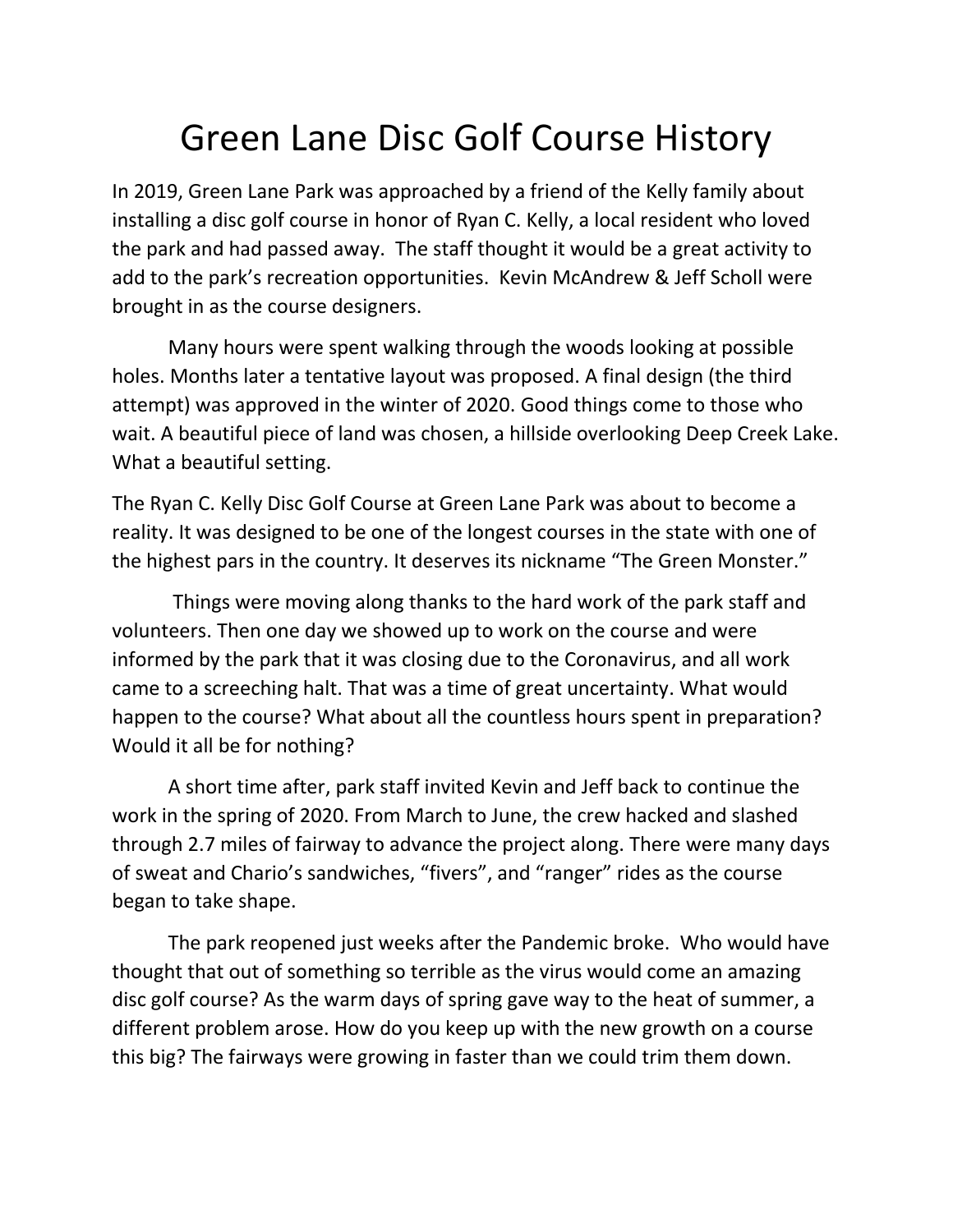Mid-summer of 2020 was the low point for the group. Tired and feeling overwhelmed by the immensity of the work ahead, we agreed that the only thing we could do was wait for fall and the end of the growing season. It was then that reinforcements arrived in the form of additional volunteers. Words cannot express how much it lifted our spirits to have new energy and excitement. Rex Saul, a park maintenance worker, began to mow the fairways in the fields, and the course started to (for the first time) look like we had envisioned. As fall arrived, we gave the course one last cut and turned our attention to the hardest part of the project, tee pads. We had decided to go with turf tees knowing that they were the best. Turf is also labor intensive. Installing thirty-one pads over such a distance on a hillside was a daunting task. Each one needed to have a flat spot excavated, and then a stone base put down. Following that, wooden 4x4 frames were built and filled with stone and then screenings. Kevin used his 'Dingo' to level the tee areas and afterwards had to replace the engine at his own expense.

The question remained hanging over our heads. How were we going to move that much material over that much distance on that hillside? Park maintenance worker Paul Green to the rescue. He moved all the material by tractor and, over the course of a few months, the tee pads were completed. Hole two required a deck to be built over boulders next to the lake to create the beautiful over-the-water tee shot. During the months of construction, hundreds of Belgian blocks were carried to the location of the signature kidney-shaped island green, and were used to build a knee-high wall to contain the discs that fly into it. The result was one of the most scenic and challenging finishing holes in disc golf.

As we moved toward Thanksgiving, we felt good about our progress. Our goal was to complete the pads by winter and drop the baskets in the spring. We decided to drop the baskets before winter and to soft open the course. This would bring the necessary foot traffic to help keep down the inevitable spring growth. The baskets went in quickly and the course was born.

The first official round was played the week of Thanksgiving 2020. It was a moment I will never forget as long as I live. I shot nine over par. Building a course of this magnitude is not easy and it takes a good team of people. I was incredibly